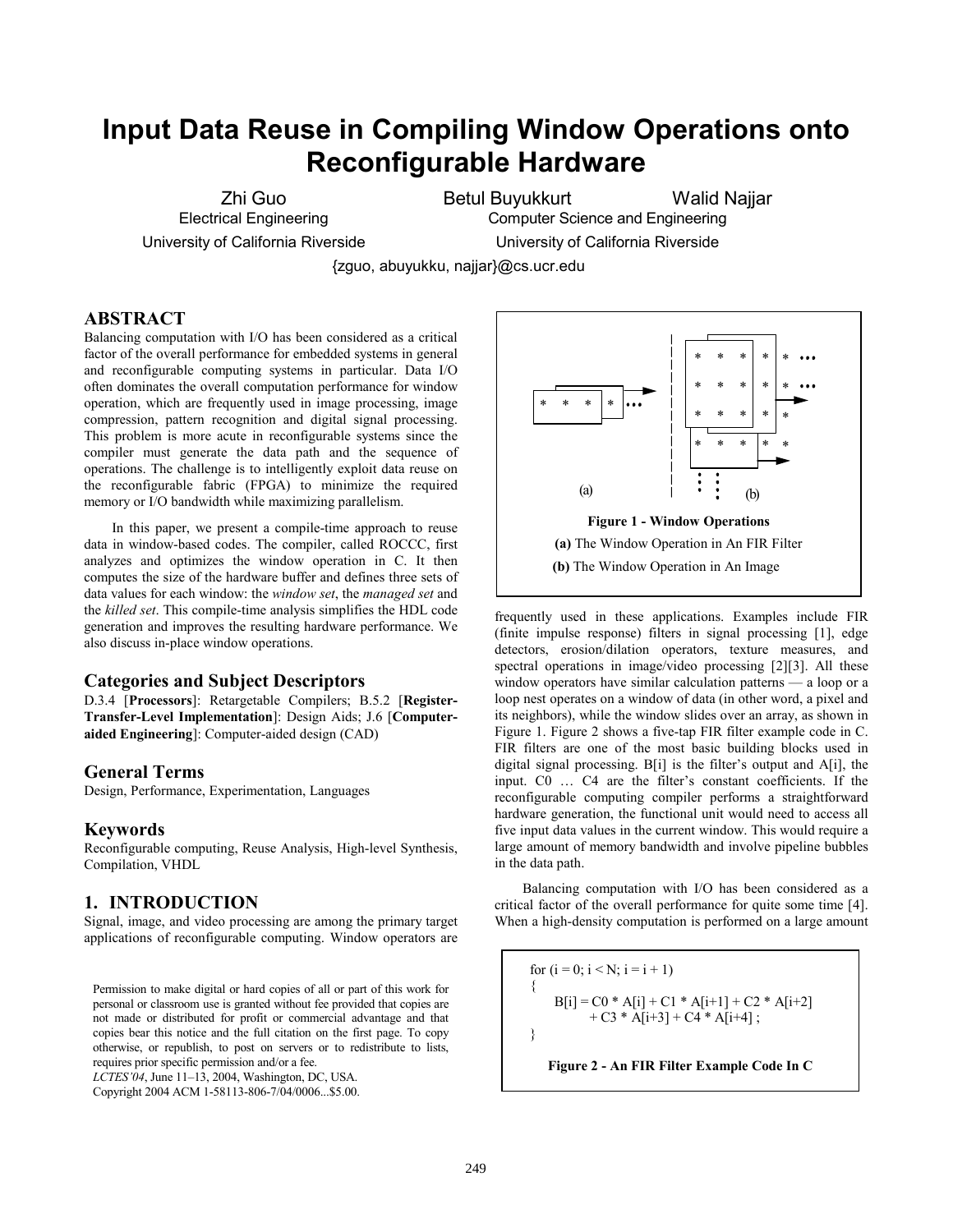of input data, as the case in window operations, data I/O often dominates the overall computation performance. For instance, for the window operations reported in [\[5\], t](#page-6-0)he memory load ratios of reconfigurable computing system over general-purpose processors range from 64 to 112. In other words, the general purpose CPU performed 64 to 112 more load operations than a hand-crafted circuit on an FPGA. Therefore, in order to get high performance, a reconfigurable computing compiler needs to generate *smart*  hardware in HDL (hardware description language) to reduce the memory bandwidth pressure by exploiting data reuse when possible. Note that hardware designers routinely do that when handcrafting circuits. The objective of this paper is to automate this process. The challenge is that on FPGAs there is no data path and no pre-designed register files. The compiler must instantiate the data buffer(s) and schedule their accesses, reads and writes. This flexibility is the main reason behind the large reduction in memory operations reported in [\[5\].](#page-6-0) 

However, a reconfigurable computing compiler can't perform an HDL code generation in the way a hardware engineer writes HDL code. For the compiler, the challenge is to be able to intelligently exploit the possibility of data reuse in window operations and automatically generate efficient HDL code tailored for the given input C source code.

The rest of this paper is organized as follows. We introduce ROCCC (Riverside Optimizing Configurable Computing Compiler) system in section two. Related work is introduced in section three. In section four, we present the analysis and optimization on the window operator's C input and the overall hardware architecture as well. Section five gives out our data reuse scheme and the corresponding VHDL code generation. Section six reports on the experimental result. Section seven discusses in-place window operations and section eight concludes the paper.

# **2. OVERVIEW OF ROCCC**

ROCCC compile system, as shown in Figure 3, takes codes written in high level languages, such as C or Fortran, as input and generates HDL code for reconfigurable devices.

The primary target platforms of ROCCC are Configurable Systems-on-a-Chip. CSoC are platforms that consist of an FPGA chip with one or more embedded microprocessors on the chip; both the FPGA fabric, as well as the embedded microprocessors, are essentially programmed using software. The earliest example is that



of the Triscend E5 followed by the Triscend A7 [[7\],](#page-6-0) the Xilinx Virtex II Pro [[8\],](#page-6-0) and the Altera Excalibur [[9\].](#page-6-0) The capabilities of these platforms span a wide range. At the low end, the Triscend A7 consists of a 60 MHz ARM CPU with about 20,000 programmable gates. At the high end, the Xilinx Virtex II Pro 2VP125 consists of about 10 million gates, four PowerPC 405 CPUs each running at 400 MHz, 10 Mbits of BlockRAM, 556 18x18-bit multipliers and 3.125 Gbps off-chip bandwidth.

ROCCC's objective is not to compile the whole program, rather to compile the most frequently executing code kernels to FPGAs. It relies on our profiling tool to identify these kernels [\[6\].](#page-6-0)  The profiling tool uses gcc to obtain a program's basic block counts and identifies, after execution, the most frequently executed loops that form the computation kernel

ROCCC is built on the SUIF2[[10\]\[11\] a](#page-6-0)nd Machine-SUIF[[12\]\[13\] p](#page-6-0)latforms. The information about loops and memory access is visible in the SUIF's IRs. Therefore, most loop level analysis and optimizations are done at this level. Most of the information needed to design high-level components, such as controllers and address generators is extracted from this level's IRs.

Machine-SUIF is an infrastructure for constructing the back end of a compiler. Machine-SUIF optimizations and analyses do not use machine-specific information directly. Instead, all the machinespecific information is retrieved by calling functions provided by machine-specific libraries. We modify Machine-SUIF's virtual machine (SUIFvm) IR [[14\] t](#page-6-0)o build our data flow. All arithmetic opcodes in SUIFvm have corresponding functionality in IEEE 1076.3 VHDL with the exception of division. Machine-SUIF's existing passes, like the Control Flow Graph (CFG) library [[15\],](#page-6-0)  Data Flow Analysis library [[16\]](#page-6-0) and Static Single Assignment library [[17\]](#page-6-0) provide useful optimization and analysis tools for our compilation system.

A compilation system might be a lifelong project. One emphasis of both SUIF2 and Machine-SUIF is to maximize code reuse. SUIF2 and Machine-SUIF provide frameworks for developing new compiler passes and generating new IRs. They also provide an environment that allows different IRs and different analyses (passes) to be easily combined.

We constrain the source code that will be translated to hardware as follows: no pointer, no floating point, no *break* or *continue* statements.

We have modified SUIF2 and Machine-SUIF and have added new analysis and optimization passes. This group of passes target CSoC devices, analyze and optimize the IRs that come from SUIF2 and Machine-SUIF, and then generate VHDL code. Specifically, taking SUIF2 front end IRs as input, our compiler detects and optimizes memory access. Meanwhile, the compiler also takes Machine-SUIF back end IRs as input and generates the data flow. The array access pattern information, which is obtained through memory reference analysis, combined with the pipeline information, which is created during data flow generation, is fed into the controller generation pass to generate controllers in VHDL. One of the passes, the Graph Editor and Annotation pass, is used to visualize the data flow graph and provide a platform for users to edit the IR directly. As of now, we mainly use this unit to visualize data flow parallelism and to annotate the bitwidth of signals in the data.

In order to efficiently use the available area and memory bandwidth of the reconfigurable devices, our compiler performs regular loop unrolling and strip-mining transformations on loop nests. Another important loop optimization technique when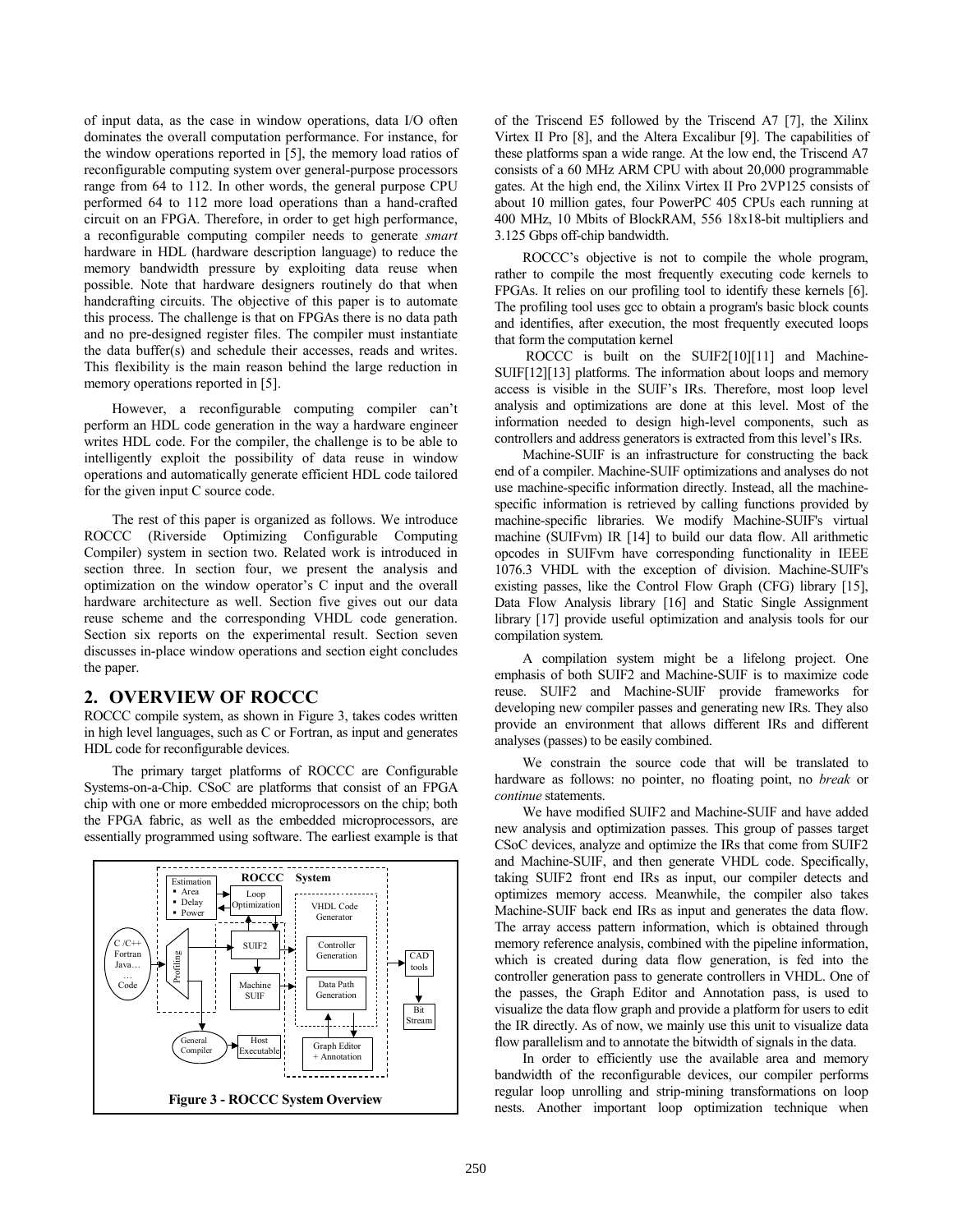<span id="page-2-0"></span>for(i = 1; i<= N - 2; i++) { for(j = 1; j<=N - 2 ; j++) { MASKv = (P[i-1][j+1] - P[i-1][j-1]) + (P[i][j+1] - P[i][j-1]) + (P[i+1][j+1] - P[i+1][j-1]); MASKh = (P[i+1][j-1] - P[i-1][j-1]) + (P[i+1][j] - P[i-1][j]) + (P[i+1][j+1] - P[i-1][j+1]); B[i][j] = ( MASKv\*MASKv + MASKh\*MASKh ); } } **Figure 4 - The Edge Detection Algorithm in C Code** 

targeting an FPGA is loop fusion. Combining adjacent loops helps decrease the execution time of the application. It also, particularly for reconfigurable computing implementations, enhances the reuse of data values fetched from memory. Evidently, it also cuts down by half the required memory bandwidth. An automatic loop unrolling/strip-mining optimizations require compiler time area estimation. The work in [\[28\]](#page-7-0) shows that compile time area estimation can be done within 5% accuracy and in less than one millisecond. In [\[30\] a](#page-7-0) compiler algorithm determining unroll factors is presented.

We rely on commercial tools, such as Synplicity [[18\],](#page-6-0) to synthesize the VHDL code generated by our compiler.

# **3. RELATED WORK**

Several projects have employed various approaches to translate HLL (high level language) into hardware. SystemC [[19\] is](#page-6-0) designed to provide roughly the same expressive functionality of VHDL or Verilog and is suitable to designing software-hardware synchronized systems. Handle-C [[20\],](#page-6-0) as a low level hardware/software construction with C syntax, supports behavioral descriptions and uses CSP-style (Communicating Sequential Processes) controlling model. The Nimble [[21\] co](#page-6-0)mpiler targets a general-purpose processor with a dynamically reconfigurable data path.

SA-C [\[22\]\[23\]](#page-7-0) is a single-assignment high-level language for mapping image processing applications to FPGAs. Because of special constructs specific to SA-C (such as window constructs)and its functional nature, its compiler can easily exploit data reuse for window operations. SA-C compiler performs VHDL code generation by using pre-existing parameterized VHDL library codes. There are a number of control signals between the VHDL components, such as the circular buffers. These control signals, including some feedback control signals, require extra clock cycles and reduce the circuit's performance. Our compiler avoids spending clock cycles on handshaking by doing more compile-time analysis. It takes a subset of C as input and does not involve any non-C syntax.

Streams-C [\[24\] fo](#page-7-0)llows the CSP model. Streams-C can meet relatively high-density control requirements. It supports multiple input data streams but doesn't access two-dimension arrays in the way of sliding window. For one-dimension input data vector, such as a one-dimension FIR filter, Streams-C doesn't automatically

reuse input data. Programmers manually write data reuse in the input C code.

GARP's [\[25\]](#page-7-0) compiler is designed for the GARP reconfigurable architecture. The compiler generates GARP configuration file instead of standard VHDL. GARP's memory interface consists of three configurable queues. The starting and ending addresses of the queues are configurable. The queues' reading actions can be stalled. GARP compiler doesn't do loop unrolling and the corresponding input data reuse.

In [[31\] th](#page-7-0)e authors present an algorithm to map GTM (generalized template matching) operations onto reconfigurable computers. The input representations of the mapping process includes VHDL FPGA component library of the operators and the GTM operation specification. One of the assumptions is the permutability of the operations. ROCCC takes C as input and detects whether the loop nest is permutable. ROCCC generates the VHDL codes of data path and on-chip buffer automatically.

SPARK [\[26\] i](#page-7-0)s another C to VHDL compiler. SPARK takes a subset of C as input and output synthesizable VHDL. Its presynthesis transformations include loop unrolling/fusion, common sub-expression elimination, copy propagation, dead code elimination and transformations such as loop-invariant code motion etc. However, SPARK does not support two-dimension array accesses.

# **4. CODE ANALYSIS AND OPTIMIZATION**

In [\[27\] W](#page-7-0)olf and Lam presented a loop nest representation and an efficient algorithm to maximize the parallelism of a loop nest for parallel machines. We use a similar representation, however, our compiler is designed for generating VHDL codes specifically targeting reconfigurable devices. In this paper our focus is on analyzing and optimizing window operation loop nests. Therefore, if the compiler can successfully optimize the window operation loop nests it generates correct hardware. Otherwise, the compiler treats the loop nest as common loop nest and exploits other forms of parallelism if available.

# **4.1 Window Operation Pattern Checking**

In most window-based operation, the input and output arrays (or streams) are separate and therefore there are no loop carried dependencies on a single array. We therefore assume separate input and output data buffers on the FPGA. In section seven we discuss in-situ array update.

An example C code is shown in Figure 4. This algorithm is used to detect the edges in an image. It's a common window operation, whose 3×3 window slides on the image. The read buffer is array P and write buffer, array B, as shown in Figure 4. The compiler walks through all the memory references in the SUIF IR and confirms that there is no arrays being both read and written. The compiler also checks the following constraints.

- 1. Loop counters are assigned and updated only in the loop statements.
- 2. Each loop counter determines the memory address calculation in only one dimension.

# **4.2 Scalar Replacement and Data Path**

[Figure 5 s](#page-3-0)hows the code from Figure 4 after scalar replacement. The Machine-SUIF passes take the highlighted region in [Figure 5](#page-3-0)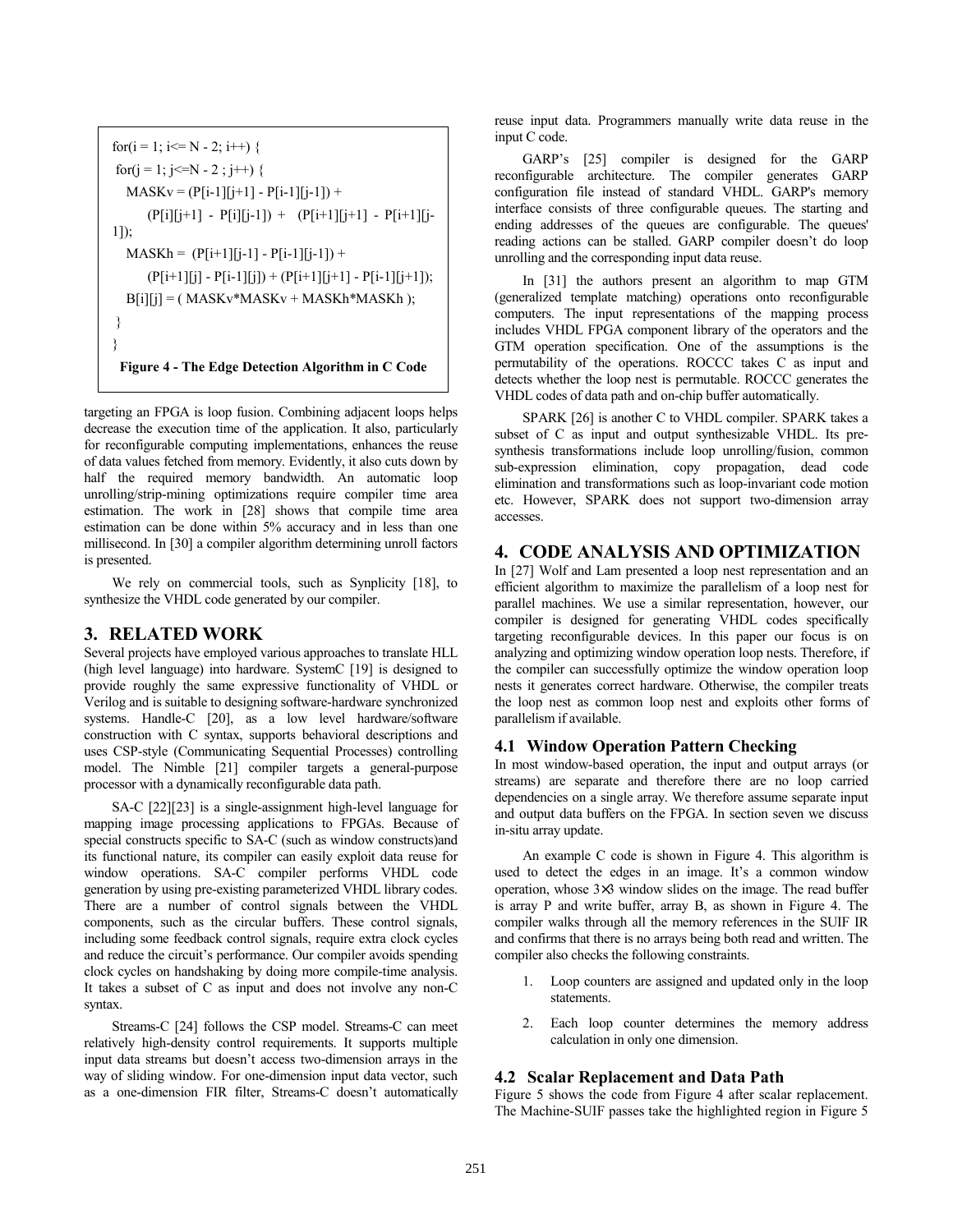<span id="page-3-0"></span>as input and exploit instruction level parallelism, synchronize alternative branches, and eventually, generate the *fully pipelined* data path in VHDL. The details of the data path code generation are beyond the scope of this paper.

# **4.3 The Hardware Architecture**

One of the most important characteristics of window operations is that the compiler can decouple the memory accesses from the computations and thereby can maximize data reuse. This feature was shown to heavily influence reconfigurable computing systems' speedup over general-purpose processors [\[5\].](#page-6-0) A schematic of hardware architecture for the code in Figure 5 is shown in F[igure 6.](#page-4-0) The *input address generator* generates memory load addresses and feeds the addresses to the on-chip block memory. The smart buffer gets the input data stream from on-chip memory, exploits the data reuse and makes the *window data* available to the data path. By *window data* we mean the data covered by the sliding window on an array or a stream of data for a given iteration or set of iterations (when the loop is fully or partially unrolled). The write buffer collects the results from the data path and presents it to the output memory. The *output address generator* generates memory store addresses. In the general case, we assume that the size of input data does not match that of the output data (in bits) and therefore the two address generators operate at different rates.

# **5. CODE GENERATION**

In this section we present our compiler's methods to generate efficient VHDL code. The goal is to minimizing run-time control calculation and maximizing input data reuse by utilizing compile time understanding on the loop nest and the compiler's awareness on the resulting circuit at the clock cycle level.

## **5.1 The Address Generation**

Window operations have one or multiple windows sliding on one or multiple arrays. Both the read and the write array access addresses are known are compile time. At the same time, on-chip memory's access time in terms of clock cycle is known as well. It is possible to generate efficient read/write units for window operations by the compiler.

Take the source code in [Figure 4 a](#page-2-0)s an example. According to the memory load references in Figure 5 and the loop optimization parameters, the following parameters are known at compile time.

- 1. Stating and ending addresses
- 2. The number of clock cycles between two sequential memory accesses
- 3. The unrolled window's size

for(i = 0; i<= N - 2; i++) { for(j = 0; j<=N - 2 ; j=j+1) { P\_im1\_jm1 = P[i-1][j-1]; P\_im1\_j = P[i-1][j]; P\_im1\_jp1 = P[i-1][j+1]; P\_i\_jm1 = P[i][j-1]; P\_i\_jp1 = P[i][j+1]; P\_ip1\_jm1 = P[i+1][j-1]; P\_ip1\_j = P[i+1][j]; P\_ip1\_jp1 = P[i+1][j+1]; MASKv = (P\_im1\_jp1 - P\_im1\_jm1) + (P\_i\_jp1 - P\_i\_jm1) + (P\_ip1\_jp1 - P\_ip1\_jm1); MASKh = (P\_ip1\_jm1 - P\_im1\_jm1) + (P\_ip1\_j - P\_im1\_j) + (P\_ip1\_jp1 - P\_im1\_jp1); B\_i\_j = MASKv\*MASKv + MASKh\*MASKh; B[i][j] = B\_i\_j; } } **Figure 5 - The Edge Detection Code After Scalar** 

4. The unrolled window's sliding strides at each direction

**Replacement**

- 5. The array's row size
- 6. The starting address-difference between two adjacent outer iterations.

We have designed a parameterized FSM (finite state machine) in the VHDL library to be used as the address generator. All the parameters above are the FSM's inputs. Notice that these parameters are redundant. For example, parameter 6 can be deduced from others. If we unroll twice the outer loop of the code in Figure 5, the array reference addresses are generated in the order shown in [Figure 7.](#page-4-0) The compiler parameterizes the input and output address generators and exports the corresponding memory access units. The compiler also needs to take care of the fact that the output array's size is a little bit smaller than the input array size. The generated memory access units does not waste any cycle on rewinding address in either column direction or row direction, which is the performance advantage of handcraft VHDL.

# **5.2 The Smart Buffer Generation**

Essentially elements of an array are stored linearly in memory. For window operations, the data elements are fetched sequentially in the order of, for example, shown in [Figure 7.](#page-4-0) In order to reuse the input data, the compiler needs to design a buffer, which has the ability to intelligently fulfill the following tasks: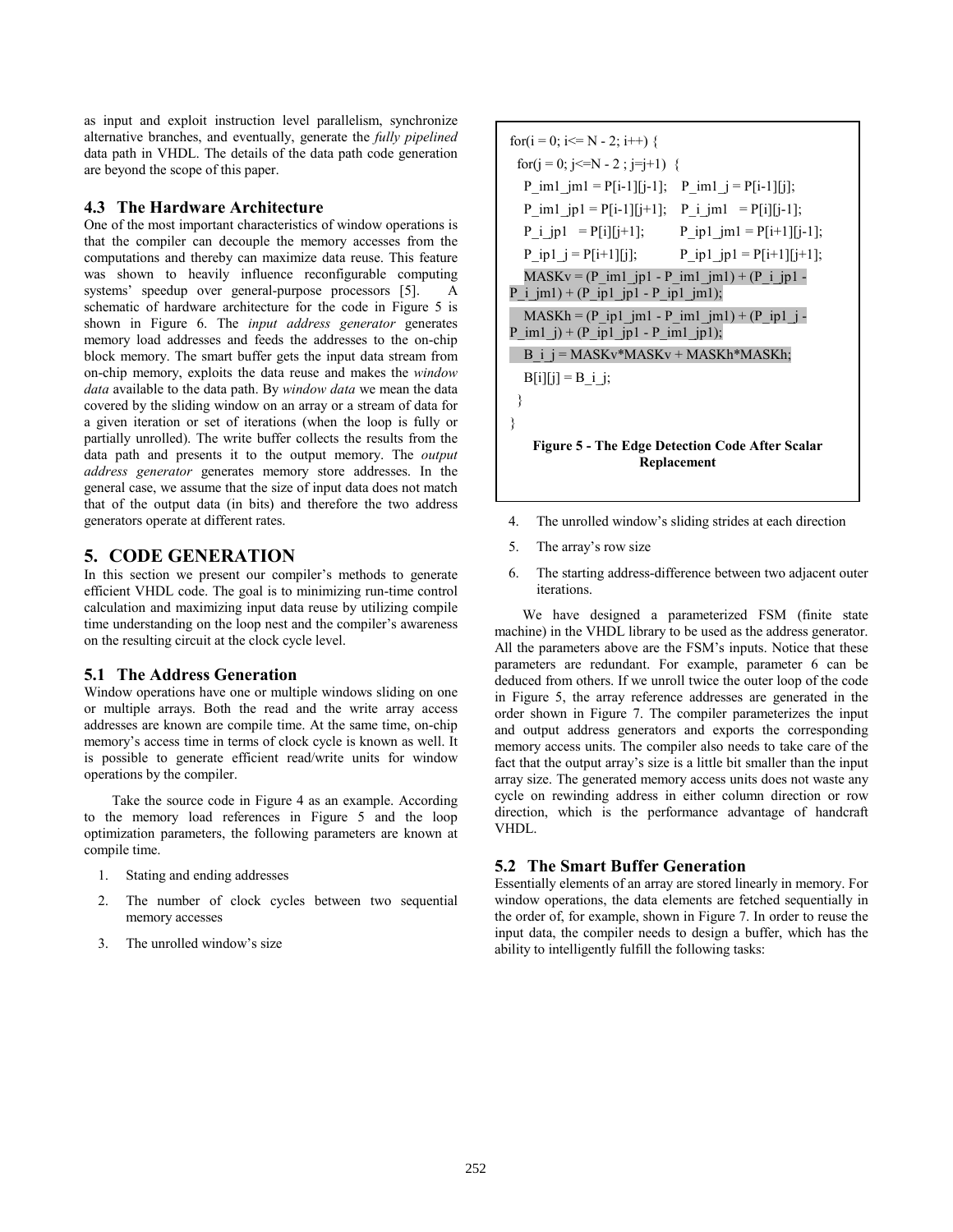<span id="page-4-0"></span>

- Buffering the input data stream and exporting, to the data path, a complete data window once it becomes available.
- Managing the storage utilization of the buffer by keeping live data and clearing unused data.

Our compiler relies on the six parameters of Section 5.1 to generate the smart buffer. The smart buffer is not implemented as a circular shift register where the valid data is presented in the same location every cycle. Instead, the compilers embodies the control signals in the FSM to export the set of valid data every cycle without having data being shifted.

#### *5.2.1 The Buffer*

The smart buffer has the same number of rows as the window in the unrolled inner loop. The number of columns should satisfy the following conditions.

 $Column_{buffer} \text{ mod } Stride_h = 0$ 

 $\text{Column}_{\text{buffer}} > \text{Column}_{\text{window}} + \text{WordLength}_{\text{mem}}$  $\text{Column}_{\text{buffer}}$  mod WordLength  $_{\text{mem}} = 0$ 

where

 $Column<sub>buffer</sub>$ : the number of columns of the smart buffer,

Stride $h$ : the stride of the sliding window in horizontal direction in both Figure 7 and Figure 8.

WordLength $_{\text{mem}}$ : the width of memory I/O.

 $Column_{window}$ : the number of columns of one window.

The unit of all the parameters is the number of pixels. The first condition ensures that the leftmost column in the smart buffer is always the start of the next stride of window. The second condition ensures that input data can be directly stored into a set of bundled buffer elements. Tokens are used to indicate current open locations to the new input data. We will introduce the tokens later on. The third condition makes sure that new input data does not overwrite live buffered data.

Figure 8 shows the *smart buffer* of the edge detection code (inner loop is unrolled twice) in F[igure 5.](#page-3-0) In this figure, we assume that the memory I/O bus is 16 bits wide (a word) and each pixel is 8 bits. According to the reading order in Figure 7, the smart buffer get the number 0 ellipse (word), which has two pixels, then the number 1 ellipse and so on. The number 12 ellipse overwrites the number 0 ellipse.

We use *tokens* in the buffer to have the circuit automatically determine the location of new coming input data. At the very beginning, only the two elements in the number 0 ellipse have tokens. Once these two elements get and store the input data, the tokens are passed to the next ellipse, number 1 ellipse, at the same time. The number 11 ellipse passes the tokens to number 0 ellipse.

#### *5.2.2 The Sliding Windows*

The Boolean signal *token* of each buffer element indicates if the next new input data should be stored into the corresponding element. Each buffer element also has another signal, *live,* to indicate if the data in the element is valid or not. It is set when new data is stored .

Based on the window's size and sliding strides, the compiler determines the elements that form a window. For instance, in Figure 8, the elements in ellipse 0, 1, 2, and the left elements in ellipse 4, 5, 6 belong to window 0. These nine elements comprise the *managed set* of window 0. Notice that the *managed set* of window 11 covers three element of the rightmost column and six elements of the two leftmost columns. Once the circuit detects that within one *managed set,* all the elements' *live* signals are set,



these elements are exported to the buffer's output ports. Thus, this window's availability is asserted and the data is fed into the data path. Note that the order of the window's availability is know at compile time.

Each window in Figure 8 also has a *kill set,* which consists of the elements that are not needed (dead) once this window's data has been used. For example, window 0's *kill set* consists of only the left element of ellipse 0, while window 11's *kill set* consists of the right three elements of ellipse 9, 10, 11. Once a window is asserted *available*, the *live* signals of the elements in the *kill set*  are reset.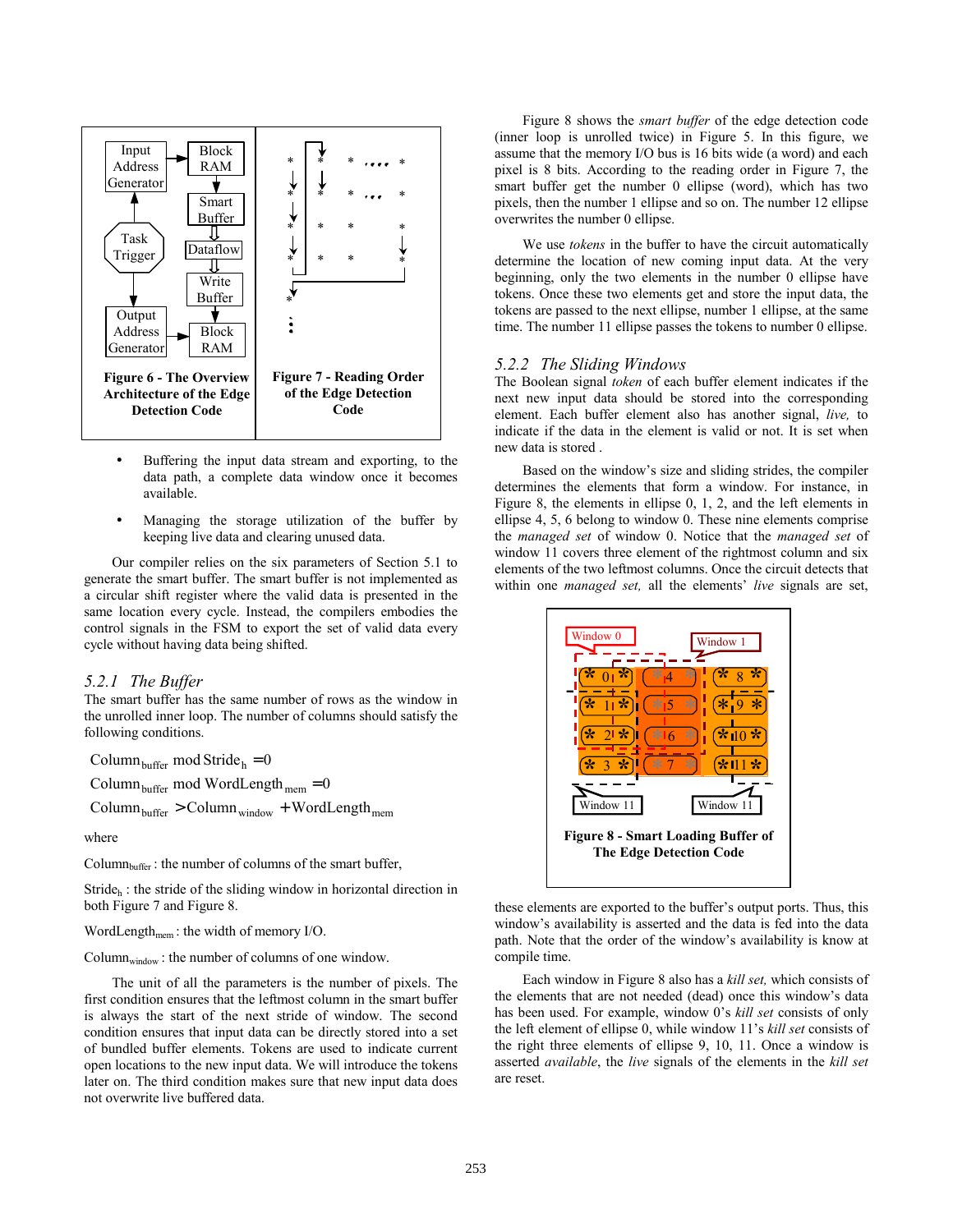<span id="page-5-0"></span>

| for $(j=0; j<7; j=j+1)$<br>if $(A[i] \leq A[i+1])$    | for $(i=0; i<7; i=i+1)$ for $(i=0; i<18; i=i+1)$<br>for(j=max(0,(i-6)/2); j<=min(6,i/2); j=j+1)<br>if $(A[i-2i] < A[2-2i+1])$ |
|-------------------------------------------------------|-------------------------------------------------------------------------------------------------------------------------------|
| $temp = A[i]$ ;<br>$A[i]=A[i+1];$<br>$A[i+1] = temp;$ | $temp = A[i-2j];$<br>$A[i-2j]=A[i-2j+1];$<br>$A[i-2j+1] = temp;$                                                              |
| Figure 9 - A<br><b>Bubble Sort Code</b><br>in $C$     | Figure 10 - The bubble Sort Code After<br><b>Loop Transformations</b>                                                         |

 The compiler first does all this analysis and generates the *managed set* and the *kill set*. Then, the VHDL code generation is performed based on this analysis. The VHDL code, by itself, doesn't need to have the concepts of the *windows* and *sets*. The VHDL code only describes the logical and sequential relationship between signals/registers.

The compiler reduces handshaking signals between components, and therefore, saves clock cycles spent on doing Boolean calculation on the handshaking signals. In other words, this approach's compile time analyses on the result circuits, such as the *windows* and the *sets*, shift run time control burden to compiler.

# **6. EXPERIMENTAL RESULTS**

We use three window operations as benchmarks: FIR filter, edge detection and wavelet transform. FIR (finite impulse response) filter is a one-dimension window operator, whose window size is 1×n, where n is the number of data used in one iteration. The edge detection code is shown i[n Figure 4. T](#page-2-0)he wavelet transform is also a two-dimension window operator, whose window size is 5×5 and strides are two in both X and Y direction.

For each benchmarks, the compiler generates the smart buffers and the data path in VHDL, as the architecture shown in [Figure 6.](#page-4-0) The compiler also gives the parameters for the parameterized address generators.

| <b>Table 1 - Experimental Results of the Smart Buffers</b> |  |  |
|------------------------------------------------------------|--|--|
|------------------------------------------------------------|--|--|

| Benchmark         | Window<br>Size | Stride         |   | <b>Buffer</b> | $#$ of | # of Clock Pipeline |         |
|-------------------|----------------|----------------|---|---------------|--------|---------------------|---------|
|                   |                | X              | Y | Size          | Slice  | Cycle               | Latency |
| <b>FIR</b>        | $1\times 5$    | N/A            | 1 | 8             | 263    | 128                 |         |
| Edge<br>Detection | $3\times3$     | 1              | 1 | 36            | 1,355  | 48384               | 6       |
| Wavelet<br>Trans. | $5\times5$     | $\overline{2}$ | 2 | 88            | 2,612  | 43648               | 5       |

In all these three benchmarks, I/O width is 16-bit and data width is 8-bit. The input of FIR is a vector of 256 8-bit data. The input image of both edge detection and wavelet transform examples is a 256×256 8-bit array. We unroll the inner loop four

times. In Table 1, the second column shows the original window size before loop unrolling. The third and fourth columns list the strides of the sliding window in both X and Y directions. The number of registers in the smart buffer is shown in the fifth column. The sixth column gives out device utilization as the number of slices used for the buffer on a Xilinx Virtex xcv2000E chip, which account for 1%~13% of the whole chip. Notice that xcv2000E is just a mid-sized FPGA at present. The seventh column list the numbers of clock cycles to read and buffer the input data. Because the data path is fully pipelined and free of bubbles, the number of clock cycles for the entire calculation is equal to the number of clock cycles for memory access plus the pipeline latency, which is listed in the last column.

We have compared our results to another C to VHDL compiler: SPARK [\[26\] b](#page-7-0)ut only for the FIR case. SPARK does not support two-dimensional arrays. SPARK's resulting VHDL code requires 1765 clock cycles to compute on the same size of input data set. ROCCC gets 13.8 (1765÷128) times speedup. If we factor out the input bus width difference (ROCCC is 16-bit while SPARK is 8-bit), the speedup is 6.9. ROCCC compiler's analysis and optimizations are aware of the bus and data widths and exploit this information to maximize parallelism. This same feature is also in Streams-C. The essential reason of the speedup is that ROCCC tailors the optimizations according to the C source code's characteristic and therefore utilizes the potential parallelism of window operations, while SPARK treats the input code as a general one. For instance, SPARK doesn't reuse the input data. The number of clock cycles of SPARK's resulting VHDL code varies according to the FIR's number of taps, while our compiler's resulting VHDL code doesn't spend more cycles even if we increase the number of taps since our resulting circuit reuses the data in the input stream.

#### **7. DISCUSSION**

This paper mainly reports our compiler's approaches and performance of dealing with the situation that the window operators read input data from one array and write the output to other array. But the ROCCC compiler doesn't exclude window operations updating array in place if there is potential parallelism. ROCCC follows the approaches in [27].

Figure 9 shows an example code of bubble sort. Every innermost iteration works on a  $1 \times 2$  window in place and the window slides on the one-dimension array to be sorted.  $A[i] =$  $f{A[j], A[j+1]}$  gives rise to distance vectors  $(1, 0)$  and  $(1, -1)$ and,  $A[j+1] = f\{A[j], A[j+1]\}$  gives rise to distance vectors (0, 1) and (1, 0). Therefore, the original code's distance vectors are

$$
D = \begin{bmatrix} 0 & 1 & 1 \\ 1 & 0 & -1 \end{bmatrix}.
$$

Using skewing and waveform transformations we change the original distance vectors to

$$
D' = TD = \begin{bmatrix} 1 & 2 & 1 \\ 0 & 1 & 1 \end{bmatrix},
$$
  
where  $T = \begin{bmatrix} 1 & 1 \\ 1 & 0 \end{bmatrix} \begin{bmatrix} 1 & 0 \\ 1 & 1 \end{bmatrix} = \begin{bmatrix} 2 & 1 \\ 1 & 0 \end{bmatrix}.$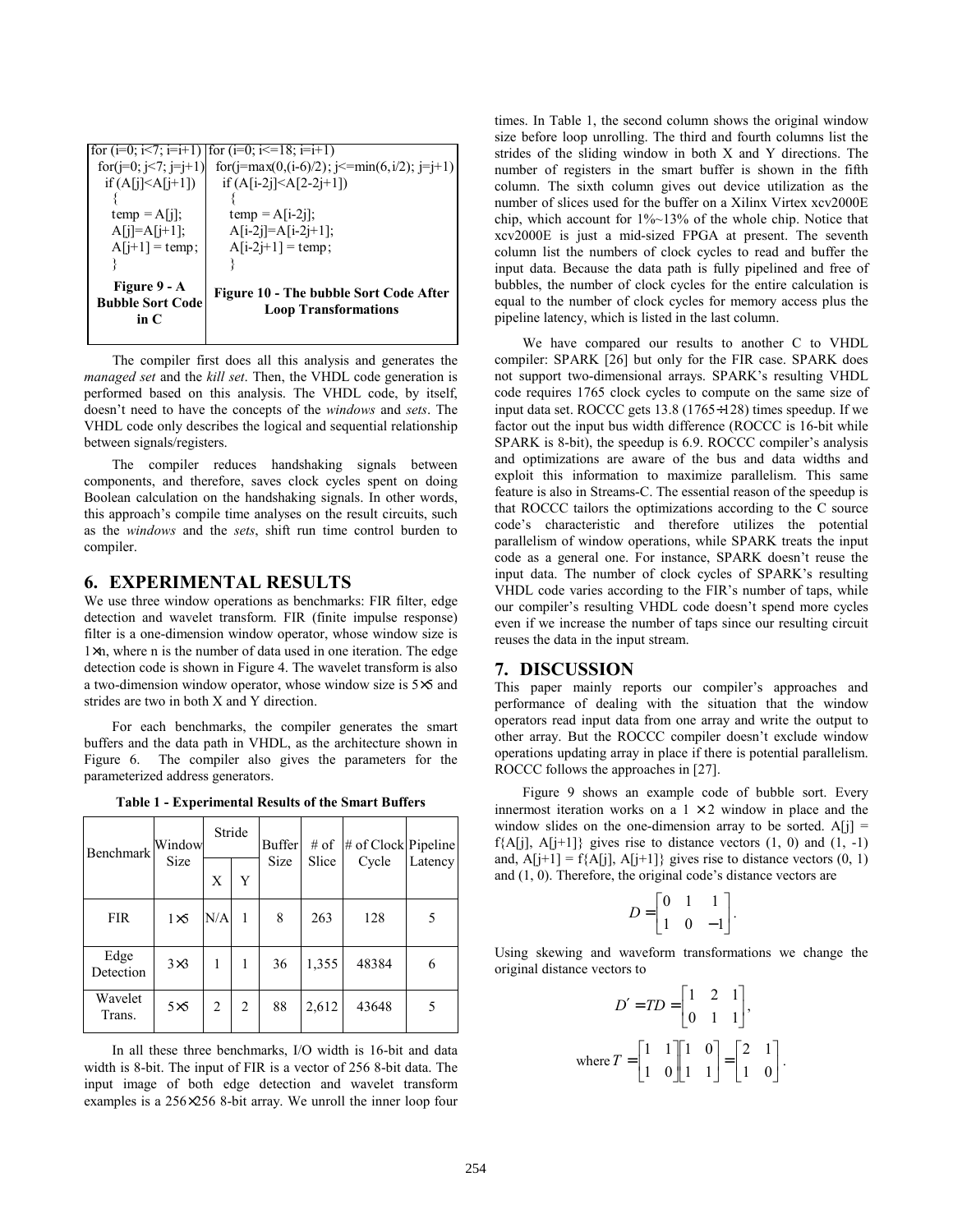<span id="page-6-0"></span>Matrix T consists of two transformations:  $\begin{bmatrix} 1 & 0 \\ 1 & 1 \end{bmatrix}$  $\mathbf{r}$ 1 1  $\begin{bmatrix} 1 & 0 \\ 1 & 1 \end{bmatrix}$  skews the shape of the iteration space and  $\begin{bmatrix} 1 & 1 \\ 1 & 0 \end{bmatrix}$  $\begin{bmatrix} 1 & 1 \\ 1 & 2 \end{bmatrix}$  performs a frontwave

1 0

transformation to obtain one degree of parallelism.

The transformed loop nest is shown in [Figure](#page-5-0) 10. We observe that there is no data dependence between any innermost loops. Therefore, in each outermost loop, the address generator in [Figure 6 c](#page-4-0)an keep on feeding reading addresses to the memory without any pipeline bubble. Notice that this time, the reading memory and writing memory are the same bank of dual-port memory. The legality of the loop transformations and the compiler's awareness of the data path at clock cycle level ensure that the dual-port memory is free of accessing hazard.

## **8. CONCLUSION**

Reconfigurable computing is an emerging and promising technology that allows part of a computation to be mapped onto a reconfigurable fabric such as an FPGA. The most challenging aspect of reconfigurable computing is the compilation of highlevel language programs to HDL. So far, hand-crafted VHDL code is twice as fast as most compiler generated ones [5][[29\].](#page-7-0) 

In this paper, we present our reconfigurable computing compiler system, ROCCC. ROCCC, an open framework built on the SUIF platform, takes high-level languages, such as C/Fortran, as input and generated VHDL codes for reconfigurable devices.

We have identified the reuse of data elements that are fetched from memory to the FPGA as one area where hand-crafted VHDL codes perform much better. This paper presents a new approach to the reuse of data when compiling window operations. We describe the compiler's analysis and optimization on the memory accesses of the C input codes. We propose a compile-time scheme that generates a *smart buffer* for storing all the fetched data elements based on window size, stride, data size, memory access size etc. The smart buffer design does not rely on shifting data or circular buffers. Instead, a controller keeps track of the managed set and the kill set of data in every iteration. The newly fetched data replaces the kill set.

The experimental results show that our scheme does not imply any extra idle cycles. In other words, the computation requires exactly as many cycles as fetching the data from memory does. This paper also discusses the situations of window operations working on an array in-situ.

# **9. ACKNOWLEDGMENTS**

This work was supported in part by NSF ITR Award No. 0083080 and by the Los Alamos National Laboratory.

# **10. REFERENCES**

- [1] A. V. Oppenheim, R. W. Schafer, Discrete-Time Signal Processing. Prentice-Hall , Inc. 1989
- [2] R. C. Gonzales, R. E. Woods, Digital Image Processing. Prentice-Hall Inc. 2002
- [3] A. M. Tekalp. Digital Video Processing. Prentice-Hall Inc. 1995.
- [4] H. T. Kung. Why Systolic Architectures? IEEE Computer. Vol. 15, No. 1 (Jan. 1982), pp. 37-46
- [5] Z. Guo, W. Najjar, F. Vahid and K. Vissers. A Quantitative Analysis of the Speedup Factors of FPGAs over Processors, Int. Symp. Field-Programmable gate Arrays (FPGA), Monterrey, CA, February 2004.
- [6] D. C. Suresh, W. A. Najjar J. Villareal, G. Stitt and F. Vahid. Profiling Tools for Hardware/Software Partitioning of Embedded Applications. Proc. ACM Symp. On Languages, Compilers and Tools for Embedded Systems (LCTES 2003), San Diego, CA, June 2003.
- [7] Triscend Corporation, "Triscend A7 Configurable System on a Chip Family." http://www.triscend.com/products/a7.htm 2004
- [8] Xilinx Corp. "IBM and Xilinx Team." http://www.xilinx.com/prs\_rls/ibmpartner.htm 2004
- [9] Altera Corp. "Excalibur: System-on-a-Programmable." http://www.altera.com 2004
- [10] SUIF Compiler System. http://suif.stanford.edu, 2004
- [11] G. Aigner, A. Diwan, D. L. Heine, M. S. Lam, D. L. Moore, B. R. Murphy, C. Sapuntzakis. An Overview of the SUIF2 Compiler Infrastructure. Computer Systems Laboratory, Stanford University.
- [12] Machine-SUIF. http://www.eecs.harvard.edu/hube/research/machsuif.html, 2004
- [13] M. D. Smith and G. Holloway. An introduction to machine SUIF and its portable libraries for analysis and optimization. Division of Engineering and Applied Sciences, Harvard University.
- [14] G. Holloway and M. D. Smith. Machine-SUIF SUIFvm Library. Division of Engineering and Applied Sciences, Harvard University 2002.
- [15] G. Holloway and M. D. Smith. Machine SUIF Control Flow Graph Library. Division of Engineering and Applied Sciences, Harvard University 2002.
- [16] G. Holloway and A. Dimock. The Machine SUIF Bit-Vector Data-Flow-Analysis Library. Division of Engineering and Applied Sciences, Harvard University 2002.
- [17] G. Holloway. The Machine-SUIF Static Single Assignment Library. Division of Engineering and Applied Sciences, Harvard University 2002.
- [18] Synplicity, Inc. http://www.synplicity.com/ 2004
- [19] SystemC Consortium. http://www.systemc.org 2004
- [20] Handel-C Language Overview. Celoxica, Inc. http://www.celoxica.com 2004
- [21] Y. Li, T. Callahan, E. Darnell, R. Harr, U. Kurkure, and J. Stockwood. Hardware-software co-design of embedded reconfigurable architectures. In Design Automation Conf. (DAC), 1999.
- [22] W. Najjar, W. Böhm, B. Draper, J. Hammes, R. Rinker, R. Beveridge, M. Chawathe and C. Ross. From Algorithms to